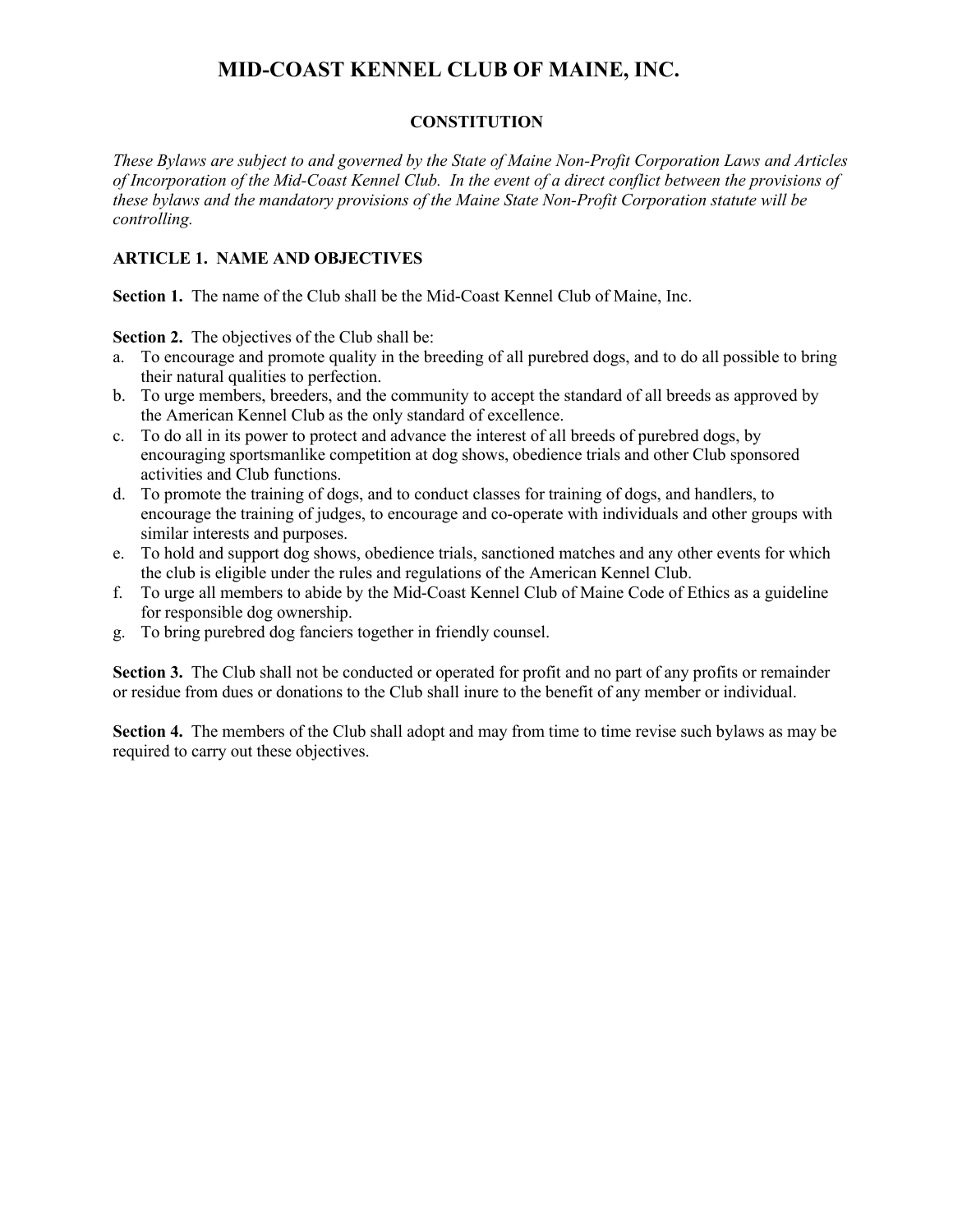### **BYLAWS**

## **ARTICLE 1. MEMBERSHIP.**

#### **Section 1. Eligibility**

- a. **Single Membership**: Single Membership is open to all persons 18 years of age or older who are in good standing with the American Kennel Club and who subscribe to the purposes of this club and intend to participate regularly in Club Meetings. Each Single Member will have voting privileges and the right to hold office after meeting the participation requirements described in Article I section 3 "Election to membership", and as long paying current dues.
- b. **Family Membership:** Family Membership is open to all members of a single household, who are in good standing with the American Kennel Club and who subscribe to the purposes of this club. Each family member over the age of 18 will have full voting privileges and the right to hold office after meeting the participation requirements described in Article I section 3 "Election to membership" current dues are paid. However, no more than two members may vote on an issue and no more than one may hold a position on the Board of Directors at any given time.
- c. **Lifetime Members:** Lifetime members must be in good standing with the American Kennel Club and subscribe to the purposes of this club. A **Lifetime** membership will recognize an individual who has significantly contributed to the club's purposes for a sustained period of time. Lifetime members are nominated by the Board and approved by the voting membership. Lifetime members do not pay dues but are eligible to vote and hold office.
- d. **Non-Voting Membership:** Non-voting membership is open to all persons 18 years of age and older who are in good standing with the AKC and who subscribe to the purposes of this club. Each nonvoting member will havefull membership privileges except for the right to vote or hold office as long as their dues are paid. A non-voting member may become a voting member by notifying the secretary once they have met the participation requirements as described in Article I section 3 "Election to membership."
- e. **Junior Membership**: Junior Membership is open to all persons from 8 years of age through 17 years of age, who are in good standing with the American Kennel Club and who subscribe to the purpose of this club. Juniors cannot vote or hold office. They may convert to Single Membership upon reaching their 18th birthdayby notifying the Secretary.
- f. While membership is to be unrestricted as to residence, the club's primary purpose is to be representative of thebreeders and exhibitors in its immediate area.
- g. No person shall be eligible for membership if that person owes money to the Club for any reason. No member shall retain voting rights, nor be allowed to renew membership the following year if they owe money to the clubfor any reason.

#### **Section 2. Dues.**

Membership dues shall be determined and set for the following year by a majority vote of the full Board of Directors. In any year in which the Board has not acted by February 1 to change the amount, dues for the ensuing year shall be at the current level.

Dues shall be payable on or before the first day of May each year. Dues may be paid in advance for up to three years at the current year's amount; if the member leaves the club early dues paid in advance are forfeited.

During the month of March, the Treasurer shall send each member a statement of their dues for the ensuing year. This statementmay be included in a Club publication. New members elected after February 1st of any year shall not be billed again until March of the following year. Members with dues unpaid as of May 1st shall receive a follow-up notice.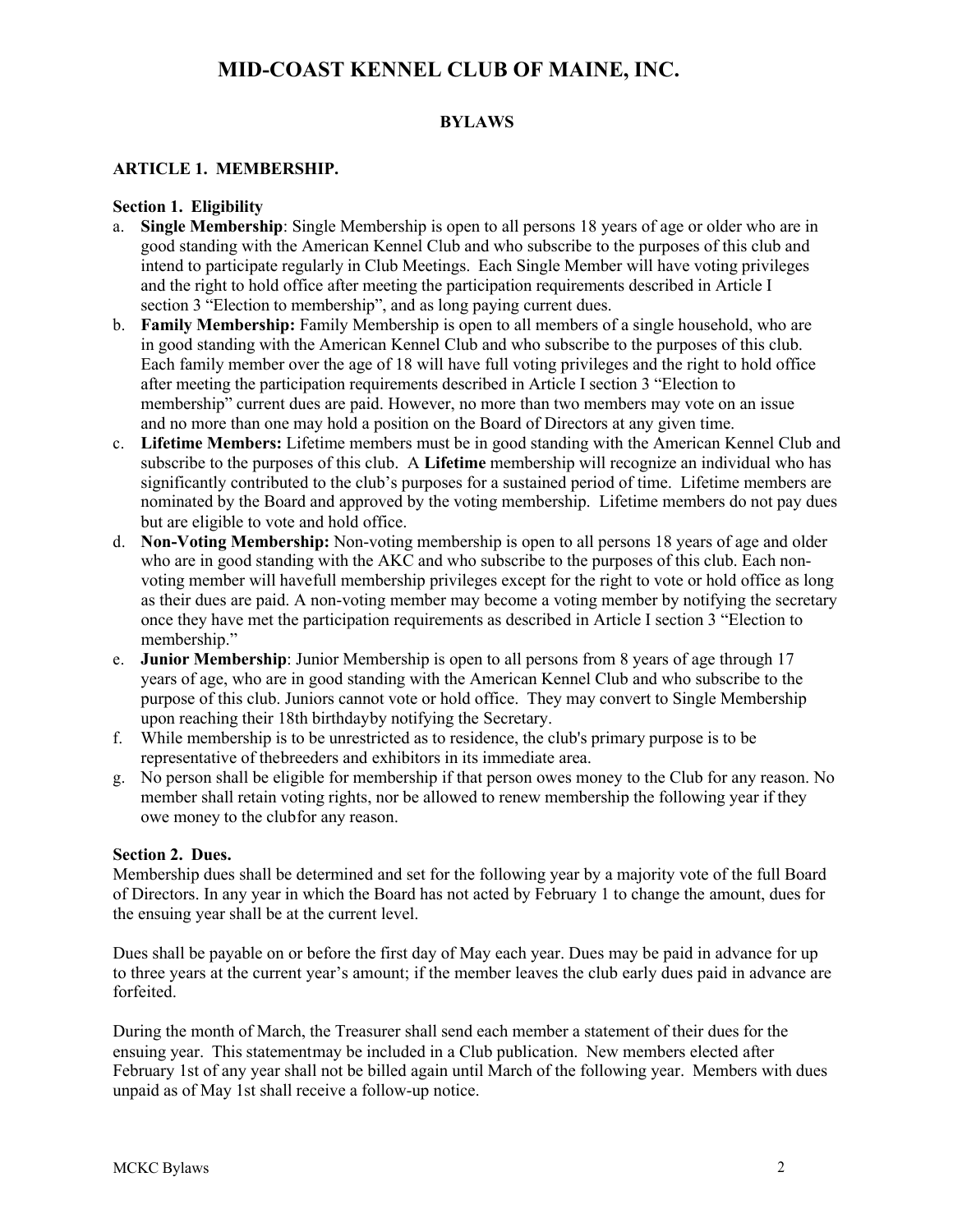### **Section 3. Election to Membership.**

Each applicant for membership shall apply on a form as approved by the Board of Directors, and which shall provide that the applicant agrees to abide by these Constitution, Bylaws, and Code of Ethics and by the rules of theAmerican Kennel Club. The application shall state the name, address and occupation of the applicant and it shall carry the endorsements of two members who are in good standing. Accompanying the application, the prospective member shall submit dues payment for the current year (see Section 2 of this article).

All applications are to be filed with the Secretary. Each applicant for voting membership must attend one Club meeting and at least one additional Club meeting or function before becoming eligible to vote or hold office. In meritorious cases,the Board of Directors may waive the participation requirements. Applicants who cannot meet the participation requirements may apply as non-voting members

The application will be included in the first Club publication following its receipt by the Secretary. If after a 14-day period no negative comments are received by the secretary, the applicant shall automatically become a member and be notified by the secretary. If negative comments are received by the secretary, the application shall be read and voted on at the next Club meeting. If they are present at that meeting, the applicant shall leave during discussion and voting on the application. Voting on applications shall be by written ballot. Affirmative votes of 3/4 of the members present and voting at that meeting shall be required to elect the applicant. The Secretary shall tally votes after the meeting, notify the applicant of the results by mail, and report results to the membership at the next meeting. Applicants for membership who have been rejected by the Club may not reapply within six months after such rejection.

An individual may be nominated for a Lifetime membership by the Board. A Board member will submit the nomination in writing to the secretary for distribution to the membership. The nomination should include an explanation of the nominee's involvement and contribution to the club. The nomination will be read and voted on at the next Club meeting. If the nominee is present at that meeting, the applicant shall leave during discussion and voting on the nomination. Voting shall be by written ballot. Affirmative votes of ¾ of the members present and voting at that meeting shall be required to elect the nominee as a Lifetime member.

# **Section 4. Termination of Membership.**

Membership may be terminated:

- a. By resignation: Any member in good standing may resign from the Club upon written notice to the Secretary,but no member may resign when in debt to the Club or in possession of Club property. Dues obligations are considered a debt to the Club and they become incurred on the first day of each fiscal year.
- b. By lapsing: A membership will be considered as lapsed and automatically terminated if such member's duesremain unpaid 60 days after the first day of the official year, however, the Board of Directors may grant an additional 60 days of grace to such delinquent members in meritorious cases. In no case may a person be entitled to vote at any club meetings whose dues are unpaid as of the date of that meeting.
- c. By expulsion: A membership may be terminated by expulsion as provided in Article 6 of these Bylaws.

# **ARTICLE 2. MEETINGS AND VOTING**

The following meetings shall be held either within 25 miles of the city of Rockland, Maine, and/or by telephone/video conference at such day, hour as designated by the person or persons authorized herein to call such meetings. Members participating by telephone or video conference will be considered in attendance.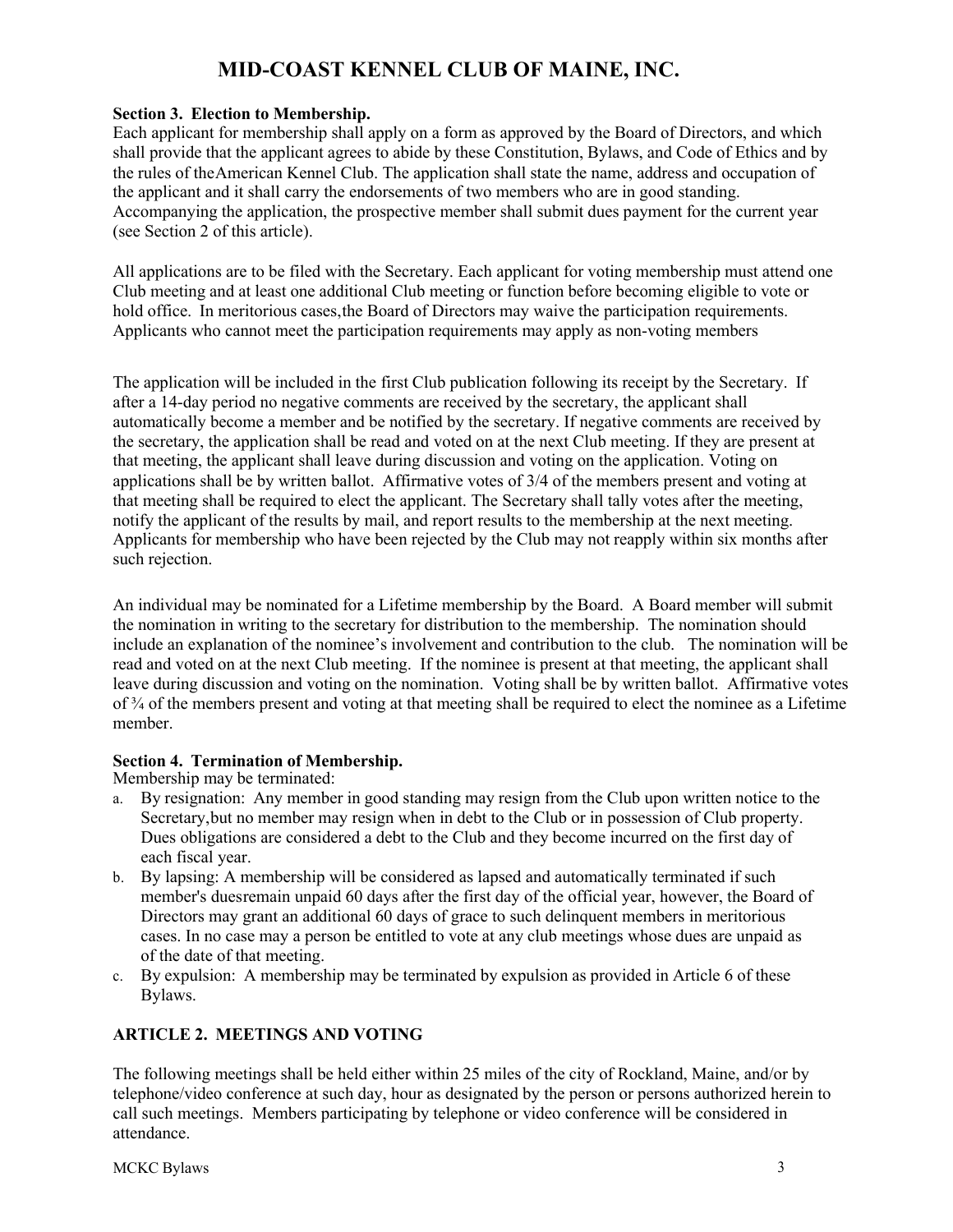#### **Section 1. Club Meetings.**

Meetings of the Club shall be held monthly as designated by the Board of Directors. Written notice of the date, time and location of each meeting shall be mailed by the Secretary at least 7 days prior to the date of the meeting and may be included in a Club publication. The quorum for such meetings shall be 15 percent of the voting members in good standing.

#### **Section 2. Special Club Meetings.**

Special club meetings may be called by the President, or by a majority vote of the members of the Board who are present and voting at any regular or special meeting of the Board, or shall be called by the Secretary upon receipt ofa petition signed by five members of the Club who are in good standing. Written notice including date, time, location and purposeof such special meeting shall be mailed by the Secretary at least five days prior and not more than 15 days prior to the date of the meeting. No other Club business may be transacted there at. The quorum for such a meeting shall be 15percent of the voting members in good standing.

#### **Section 3. Board Meetings.**

Meetings of the Board of Directors shall be held prior to the monthly meeting as designated by the President. Notice of each meeting shall be given to the members of the Board by the Secretary at least 7 days prior to the date of the meeting and may be included in a Club publication. The quorum for such a meeting shall be a majority of the Board. Any Club memberin good standing may attend but not vote at any Board meeting, unless circumstances call for a meeting in executivesession.

#### **Section 4. Special Board Meetings.**

Special board meetings may be called by the President or shall be called by the Secretary upon written request signed by at least three members of said Board. Notice of such special meeting will be given by the Secretary at least five days prior, not more than 15 days prior to said meeting to the members of the board. Any such notice shall state the purpose of the meeting and no other business shall be transacted thereat. A quorum for such a meeting is a majority of members of the Board.

#### **Section 5. Voting.**

Single members and up to two members of each Family Membership over the age of 18, who are in good standing, whose dues are paid for the current year, and who are present at the meeting, shall be entitled to vote at any meetingof the Club. Junior and non-voting members may voice their opinions on the issues. Proxy voting will not be permitted at any Club meeting or election, nor will absentee voting.

### **ARTICLE 3. DIRECTORS AND OFFICERS**

#### **Section 1. Board of Directors.**

The Board shall be comprised of the President, Vice-President, Secretary, Treasurer, and three other members, all of whom shall be members in good standing and be elected for 1-year terms. No more than one member of a household may hold a position on the Board of Directors at any given time. If a new president is elected, the immediate past president shall be one of the directors.

General management of the Club's affairs shall be entrusted tothe Board of Directors. They will be elected at the Club's annual meeting, provided for in Article 4.

The Board will conduct an annual review of all records of the Club prior to the annual April meeting.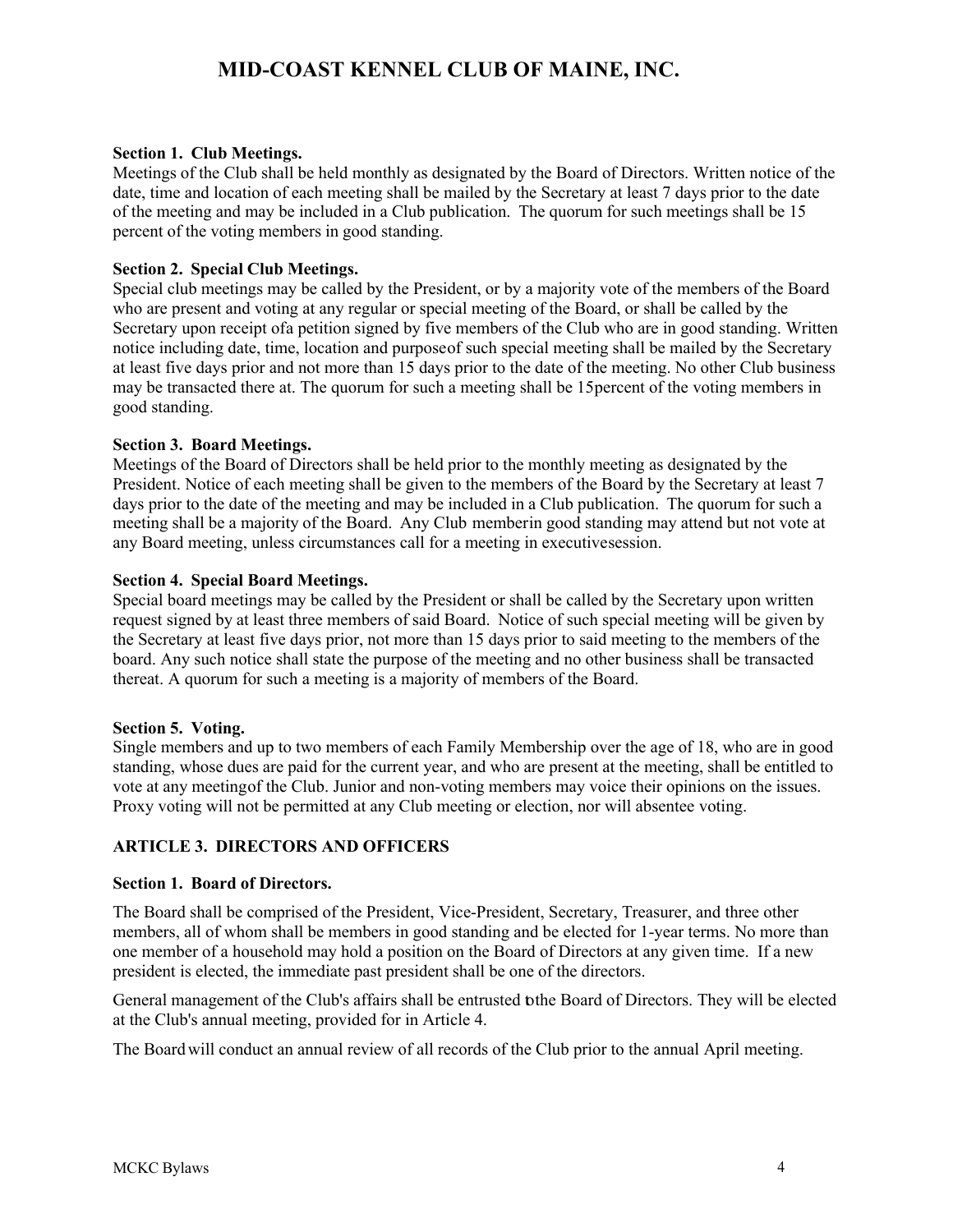### **Section 2. Officers.**

The Club's officers, consisting of the President, Vice-President, Secretary and Treasurer, shall serve in theirrespective capacities both with regard to the Club and its meetings, and with the Board and its meetings.

- a. **The President** shall preside at all meetings of the Club and the Board and shall have duties and powers normally appurtenant to the office of President, in addition to those particularly specified in these Bylaws.
- b. **The Vice-President** shall have the duties and exercise the powers of the President in case of the President'sdeath, absence or incapacity.
- c. **The Secretary** shall keep records (including attendance) of all the meetings of the Club and of the Board. All matters of the Club which take place are to be recorded and published. The Secretary shall also have charge ofall correspondence, member notification of the meetings (which may be included in a Club publication), new members notification of their acceptance, notification of officers and directors of their election to office, maintaining a membership roster with addresses and carry out such other duties as proscribed in these Bylaws.
- d. **The Treasurer** shall collect and receive all monies due or belonging to the Club. The Treasurer shall deposit the same in a bank designated by the Board, in the name of the Club. The books shall be at all times open for inspection by the Board. At every meeting, the Treasurer shall report the condition of the Club's finances and every item of receipt or payment not before reported, and at the annual meeting, shall provide a written accountof all monies received and expended during the previous fiscal year. The Treasurer shall be bonded in such amount as the Board shall designate.

The offices of The Secretary and The Treasurer may be held by the same individual in which case the number of Directors would be four rather than three. The combined responsibilities would constitute one voting position.

### **Section 3. Vacancies.**

A Board member may resign from the Board upon written notice to the Secretary. A vacancy will be considered toexist if any officer or board member fails to attend any three consecutive meetings (as documented and reported to the Board by the Secretary). If a hardship exists that will prevent the officer or board member from attendance, the requirement can be waived by majority vote of the Board of Directors.

Any vacancies occurring on the Board or among the Officers during the year shall be filled until the next annual meeting (election) by a majority vote of the remaining board members at its first meeting called for that purpose; except that a vacancy in the office of President shall be filled automatically by the Vice-President and the resultingvacancy in the office of Vice-President shall be filled by a majority vote of the remaining board members.

# **ARTICLE 4. THE CLUB YEAR, ANNUAL MEETING, ELECTIONS.**

**Section 1.** The Club fiscal year shall begin on the first day of January and end on the 31st day of December. TheClub official year shall begin immediately at the conclusion of elections at the annual meeting and shall continue through to the elections at the next annual meeting (April to April).

**Section 2.** The annual meeting shall be held in the month of April, at which the Officers and Directors for the ensuing year shall be elected by secret, written ballot from among those nominated in accordance with Section 4 of this Article. The Board shall appoint 2 inspectors of election, who are members in good standing but not membersof the Board or candidates, to assist the secretary with counting the ballots.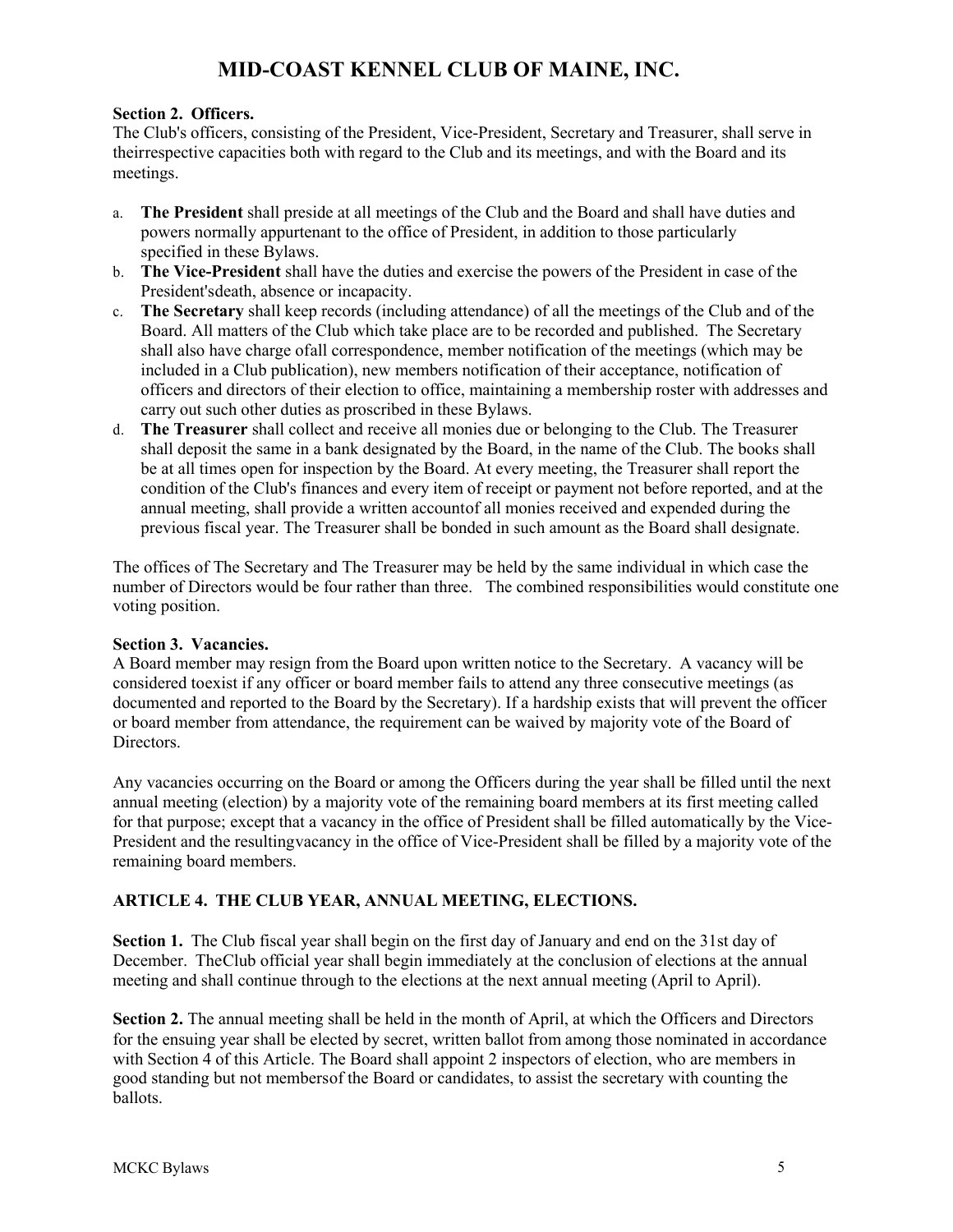### **Section 3. Elections.**

The nominated candidate receiving the greatest number of votes for each office shall be declared elected. The nominated candidates for other positions on the board who receive the greatest number of votes for such positions shall be declared elected. If any nominee, at the time of the meeting, is unable to serve for any reason, such nominee shall not be elected and the vacancy so created shall be filled by the new Board in the manner provided byArticle 3, Section 3.

Those elected shall take office immediately upon the conclusion of the election. Within 30 days after the election,retiring officers shall turn over to their successors in office all properties and records relating to that office.

### **Section 4. Nominations.**

No person may be a candidate in a club election who has not been nominated in accordance with these Bylaws. Prior to the December Club meeting, the Board of Directors shall select a nominating committee, consisting of three members and two alternates, all members in good standing, no more than 1 of whom may be a member of the Board. The Secretary shall immediately notify the committee and their alternates of their selection. The Board shall name achairman for the committee.

- a. The committee shall nominate from among eligible members of the Club who are in good standing, one candidatefor each office and for each position on the Board of Directors and shall secure the consent of each person so chosen to accept the nomination and if elected to attend all meetings. On or before the 1st of February, the Committee shall report their nominations to the Secretary in writing.
- b. Upon receipt of the nominating committee's report, the Secretary shall, before the February Club meeting, notify each Club member in writing of the candidates nominated. This may be included in a Club publication.
- c. Additional nominations from among eligible members of the Club who are in good standing may be made in writing by any member in good standing provided that the person being nominated provides written consent toaccept the nomination and if elected to attend all meetings. Additional nominations must be received by the Secretary by March 1 and be included in a Club Publication. No person may be a candidate for more than oneposition.
- d. Nominations cannot be made at the annual meeting or in any other manner than as provided for in this section.
- e. If no valid additional nominations are received, the Nominating Committee's slate shall be declared elected atthe Annual Meeting and no balloting will be required.

# **ARTICLE 5. COMMITTEES.**

**Section 1.** The Board of Directors may, each year, appoint standing committees to advance the work of the Club insuch matters as dog shows, obedience trials, rally trials, agility trials, tracking tests, matches, trophies, annual prizes, membership and other fields which may well be served by committees. Special committees may also be appointed by the Board to aid it on particular projects. Committees shall always be subject to the final authority of the Board of Directors.

**Section 2.** Any committee appointment may be terminated by a majority vote of the full membership of the Boardupon written notice to the appointee and the Board may appoint successors to these persons whose services have been terminated.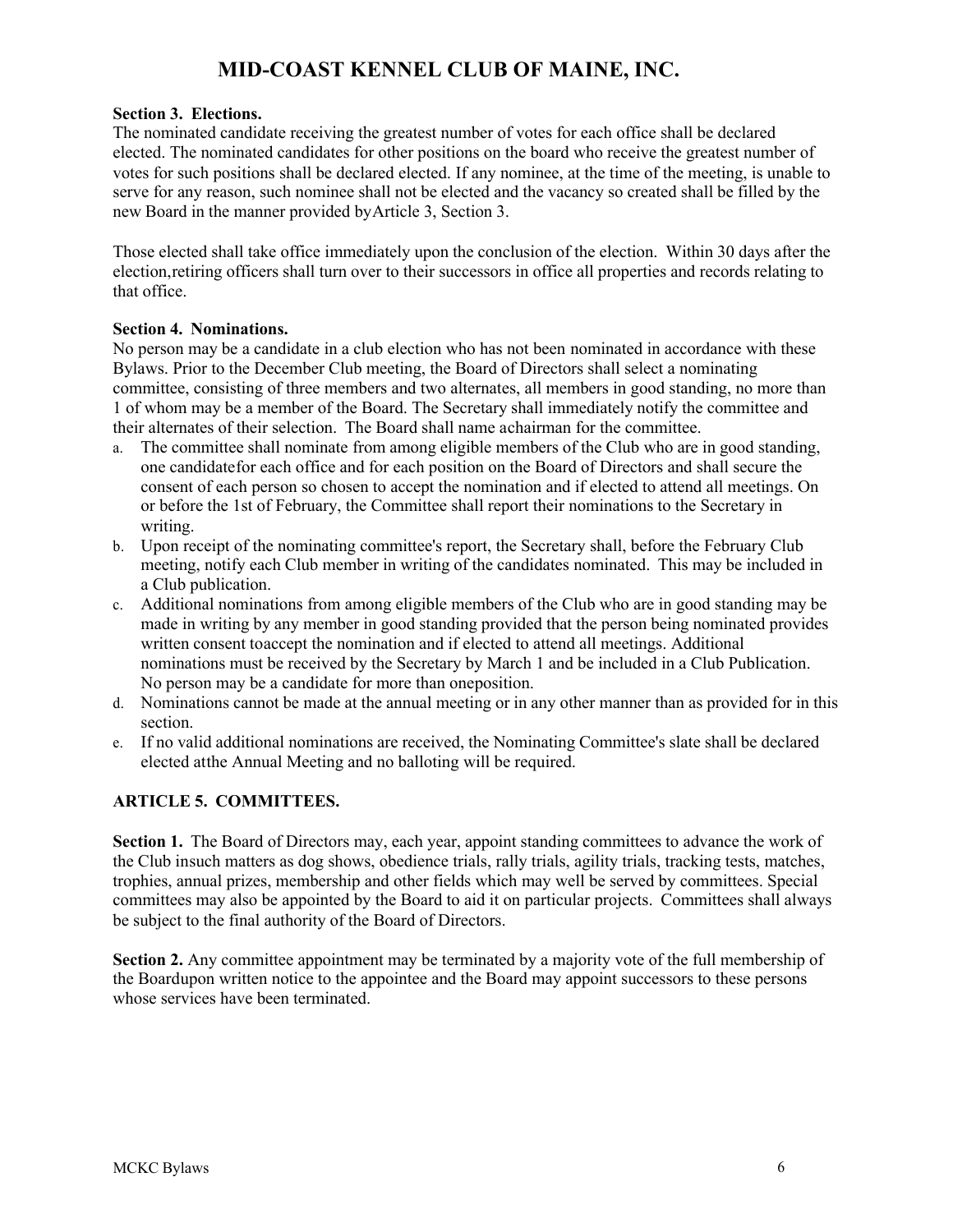# **ARTICLE 6. DISCIPLINE.**

### **Section 1. American Kennel Club Suspension.**

Any member who is suspended from the privileges of the American Kennel Club automatically shall be suspendedfrom the privileges of this Club for a like period.

#### **Section 2. Charges.**

Any member may prefer charges against another member alleging misconduct prejudicial to the best interests of the Club or the breeds. Written charges with specifications must be filed in duplicate with the Secretary, together with adeposit of \$25.00, which shall be forfeited if such charges are not sustained by the Board following a hearing. The Secretary shall promptly send a copy of the charges to each member of the Board or present them to a Board meeting. This may NOT be done in a Club publication.

The Board shall first consider whether the alleged actions in the charges, if proven, might constitute conduct prejudicial to the best interest of the Club or the breeds. If the Board considers that the charges do not allege conduct which would be prejudicial to the best interest of the Club or of the breeds, it may refuse to entertain jurisdiction and shall return the deposit. If the Board entertains jurisdiction of the charges, it shall fix a date of a hearing by the Board not less than three weeks nor more than 6 weeks thereafter. The Secretary shall promptly send a copy of the charges to the accused member by registered mail together with notice of the hearing and assurance thatthe defendant may personally appear in their own defense and bring witnesses if they wish.

### **Section 3. Board Hearing.**

The Board shall have complete authority to decide whether counsel may attend the hearing, but both complainantand defendant shall be treated uniformly in that regard. Should the charges be sustained, after the hearing of all evidence and testimony presented by the complainant and defendant, the Board may, by a majority vote of those present, suspend the defendant from all privileges of the Club for not more than six months from the date of the hearing. And, if it deems that punishment insufficient, it may also recommend to the membership that the penaltybe expulsion. In such case the suspension shall not restrict the defendant's right to appear before their fellow members at the ensuing Club meeting which considers the Board's recommendation. Immediately after the Board has reached a decision, its findings shall be put in written form and filed with the Secretary, who, in turn, shall notifyeach of the parties of the Board's decision and penalty, if any.

#### **Section 4. Expulsions.**

Expulsion of a member from the Club may be accomplished only at a meeting of the Club following a Board hearing and upon the Board's recommendation as provided in Section 3 of this Article. Such proceedings may occurat a regular or special meeting of the Club to be held within 60 days but not earlier than 30 days after the date of the Board's examination and recommendation. The defendant shall have the privilege of appearing in their their behalf, though no evidence shall be taken at the meeting. The President shall read the charges and shall invite the defendant, if present, to speak in their behalf if they wish. A vote shall be taken by secret ballot on the proposed expulsion. A 2/3 vote of those present and voting at the meeting shall be necessary for expulsion. If expulsion is not so voted, the Board's suspension shall stand.

### **ARTICLE 7. AMENDMENTS**

**Section 1.** Amendments to the Constitution and Bylaws may be proposed by the Board of Directors or by written petition addressed to the Secretary signed by 20% of the membership in good standing. Amendments proposed bysuch petition shall be promptly considered by the Board and must be submitted to the members with recommendations of the Board by the Secretary for a vote within three months of the date when the petition was received by the Secretary.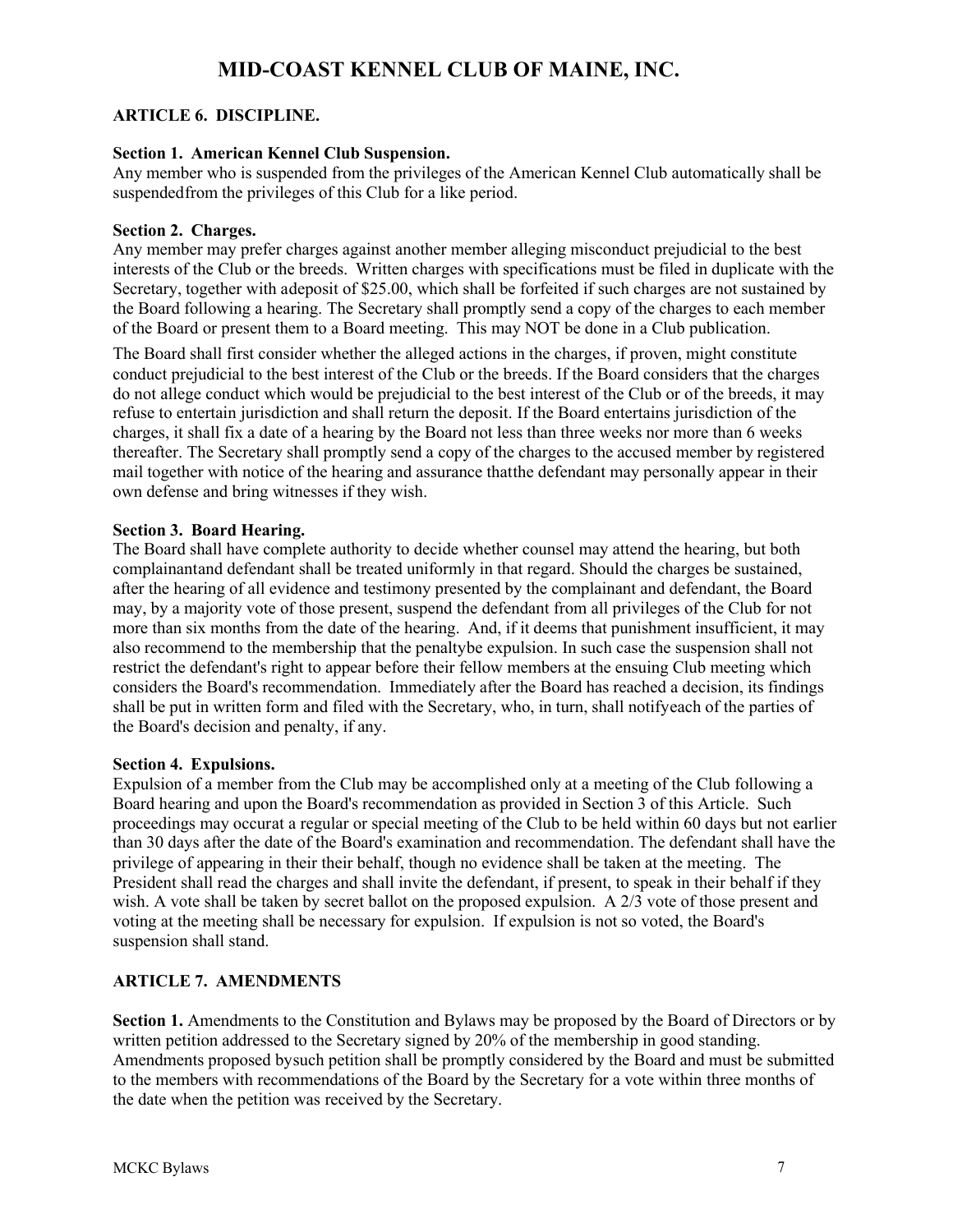**Section 2.** The Constitution and Bylaws may be amended by 2/3 vote of the members present and voting at any regular or special meeting called for such a purpose, provided the proposed amendments have been included in thenotice of the meeting and mailed to each member at least two weeks prior to the date of the meeting.

## **ARTICLE 8: DISSOLUTION**

Dissolution of the Club may be done at any time by written consent of not less than 2/3 of the members. In the event of dissolution of the Club, other than for purposes of reorganization, whether voluntary or involuntary or by operation of the law, none of the property of the Club nor any proceeds thereof, nor any assets of the Club shall be distributed to any member of the Club but after payments of the Club debts, its property and assets shall be given to a charitable organization for the benefit of dogs, selected by the Board of Directors.

### **ARTICLE 9: ORDER OF BUSINESS**

**Section 1:** At meetings of the Club, the order of business shall be; (so far as the character and nature of the meetingmay permit):

- Call to Order
- Roll Call
- Reading of the Minutes of the Last Meeting
- Report of the President
- Report of the Secretary
- Report of the Treasurer
- Reports of the Committees
- Election of Officers and Board (annual meeting only)
- Vote Tabulation (annual meeting only)
- New Officers take over immediately (annual meeting only)
- Report from the Board
- Election of New Members into the Club
- Unfinished Business
- New Business
- Adjournment
- Program if planned

**Section 2:** At meetings of the Board, the order of business unless otherwise directed by majority vote of thosepresent shall be as follows:

- Call to Order
- Reading of minutes of the last meeting of the Board
- Report of the Secretary
- Report of the Treasurer
- (Report of committee if indicated)
- Unfinished Business
- New Business
- Adjournment

### **ARTICLE 10: PARLIAMENTARY AUTHORITY**

The rules contained in the current edition of Robert's Rules of Order, Newly Revised, shall govern the Club in allcases to which they are applicable and in which they are not inconsistent with these Bylaws and any other specialrules of order the Club may adopt.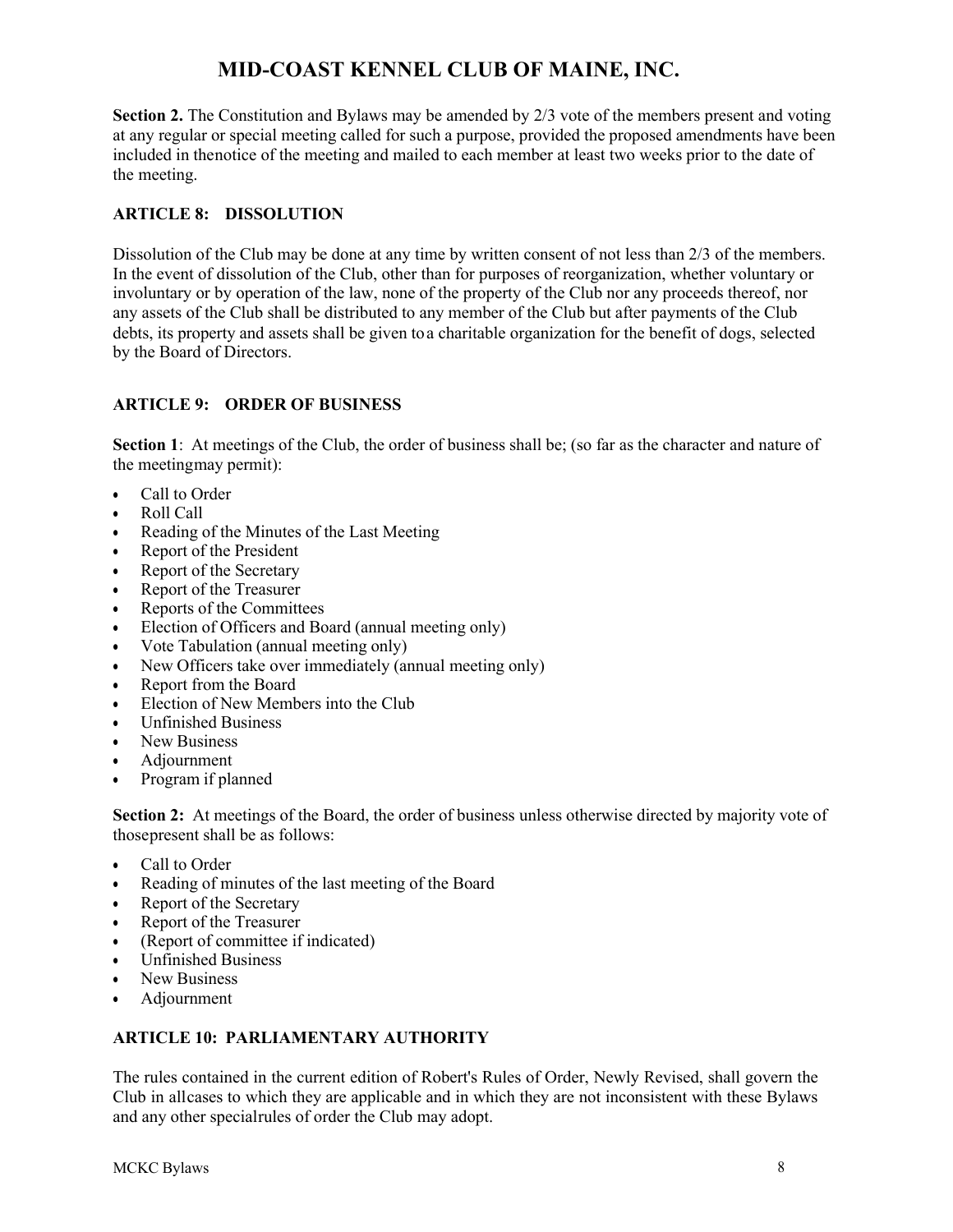# **ARTICLE 11: INTERPRETATIONS**

All references to the feminine gender in these Bylaws shall be deemed to include the masculine gender. Whereappropriate, references to the singular shall include the plural and vice versa.

"Notice" to club members can be via electronic mail. Those members who do not use electronic mail will be maileda written notice.

"Written Ballot" can be conducted via video conferencing using an online polling feature with the condition that anonymous balloting is supported by the conference interface.

| Updated to incorporate all amendments up to and including October 21, 1998DC/sm |  |
|---------------------------------------------------------------------------------|--|
| Updated to incorporate all amendments up to and including May 11, 2017TC/pt     |  |
|                                                                                 |  |